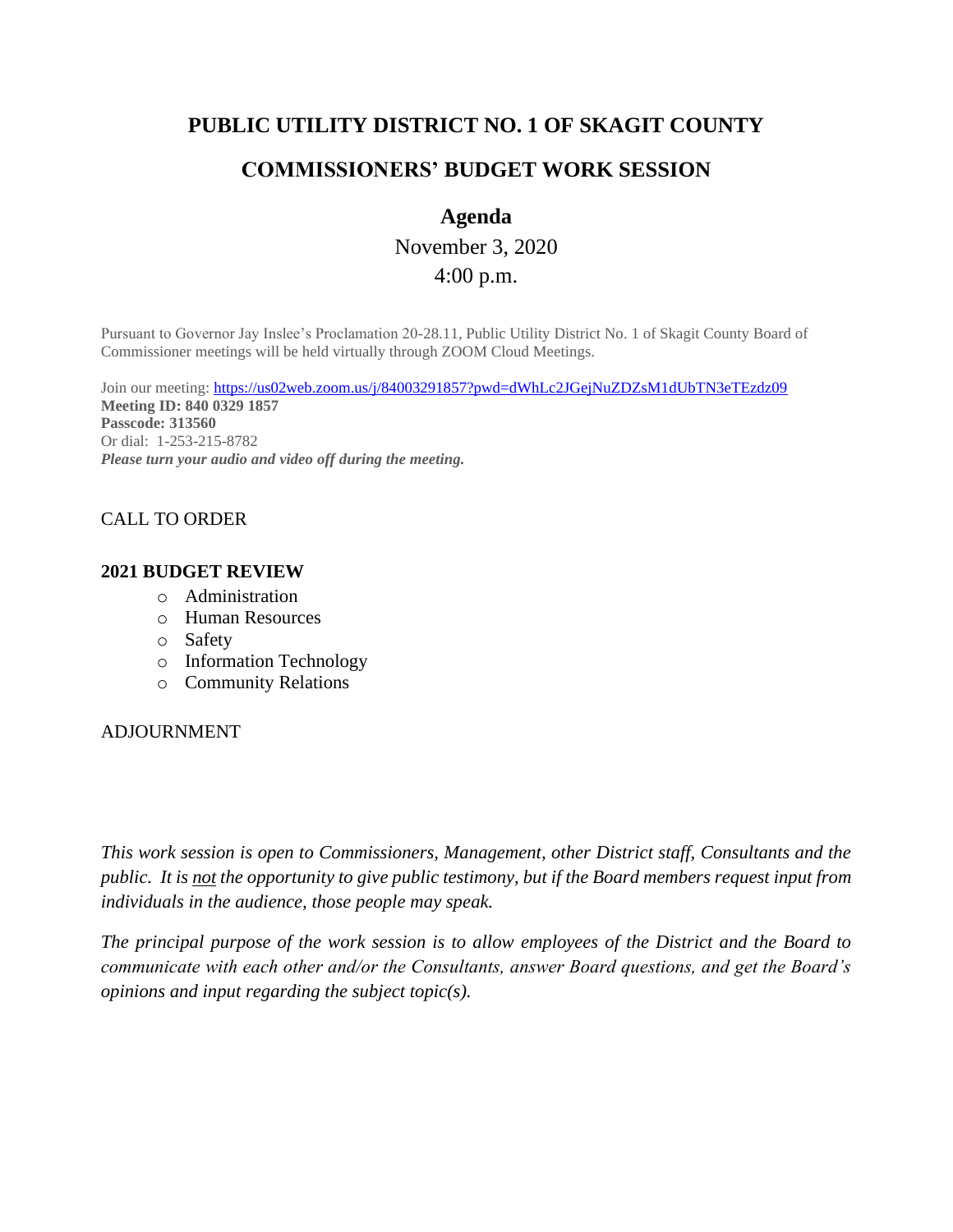|    | $\overline{A}$                      |                                         | F.             | F.                                                                                                                                                                                                                                |
|----|-------------------------------------|-----------------------------------------|----------------|-----------------------------------------------------------------------------------------------------------------------------------------------------------------------------------------------------------------------------------|
|    | 2021 BUDGET REQUESTS - ATTACHMENT A |                                         |                |                                                                                                                                                                                                                                   |
|    | <b>Department</b>                   | <b>Projects</b>                         | 2021           | <b>Notes</b>                                                                                                                                                                                                                      |
|    | Admin                               | <b>Professional Services</b>            | \$             | 103,000   Professional services related to District policies, employment law consultation, contract law clarification, Water Rights, and general counsel.                                                                         |
|    | Admin                               | Education and Professional Development  | 14,000<br>\$   | This includes related costs for Admin staff for WPUDA Association memberships, meetings, training in public records & state archives, and AWWA Annual<br>Conference.                                                              |
|    |                                     | <b>Administration Total</b>             | 117,000<br>\$. |                                                                                                                                                                                                                                   |
|    | Commission                          | Education and Professional Development  | \$             | 10,000   WPUDA Association meetings, WPUDA Water Workshop, WPUDA Annual Conference, AWWA-PNWS Annual Conference and AWWA Annual Conference.                                                                                       |
|    |                                     | <b>Commission Total</b>                 | 10,000<br>\$   |                                                                                                                                                                                                                                   |
|    | <b>HR</b>                           | Education and Professional Development  | 4.500<br>\$    | CE requirements for SPHR & SHRM-SCP, training in employment law, benefits administration, labor relations, employee relations. Key events NPELRA Conference,<br>Labor Law & Arbitration Institute Conference, AWC Labor Relations |
|    | <b>HR</b>                           | Professional Services                   | \$             | 27,500 Background Checks, investigations, training & development PUD staff, Employment issues, Evaluations.                                                                                                                       |
|    |                                     | <b>Human Resources Total</b>            | 32,000<br>\$   |                                                                                                                                                                                                                                   |
|    | Safety                              | Education and Professional Development  | \$             | 13,240   First Aid, CPR, BBP training, Fork lift certification, flagger & BNSF safety                                                                                                                                             |
|    |                                     | <b>Safety Total</b>                     | 13,240<br>\$   |                                                                                                                                                                                                                                   |
|    | Finance                             | Education and Professional Development  | 9.500<br>\$    | WFOA finance officer's training, annual payroll training conference, WPUDA finance officer's semi-annual meetings and records manager's semi-annual meetings,<br>GFOA GAAP update, payroll, accounting, CEUs purchasing & stores. |
|    | Finance                             | <b>Professional Services</b>            | 96,000<br>\$   | Annual audit costs State Auditor's Office, contracted audit services, attorney foreclosure services on delinquent LUD assessments, Millman actuarial evaluation for<br><b>OPEB</b> requirements.                                  |
|    |                                     | <b>Finance Total</b>                    | 105,500<br>\$. |                                                                                                                                                                                                                                   |
|    | Cust / Billing                      | NorthStar Upgrade & Utilization Review  | 34.000<br>\$   | NorthStar regular version upgrade & consulting, analysis, and utilization Review. Review existing NorthStar processes and setup. Adopt and implement changes<br>based on best practices.                                          |
| 19 | Cust / Billing                      | Lockbox - "Lockbox Services"            | \$             | 25,000 Continue utilizing secure mail facility to receive utility payments.                                                                                                                                                       |
| 20 | Cust / Billing                      | Education and Professional Development  | \$             | 14,000 Harris Conference NorthStar, web training NorthStar, WPUDA, PUG, WETRC Training CEUs, Cross Connect Exam, WDM1 certification                                                                                               |
|    |                                     | <b>Customer Service / Billing Total</b> | \$<br>73,000   |                                                                                                                                                                                                                                   |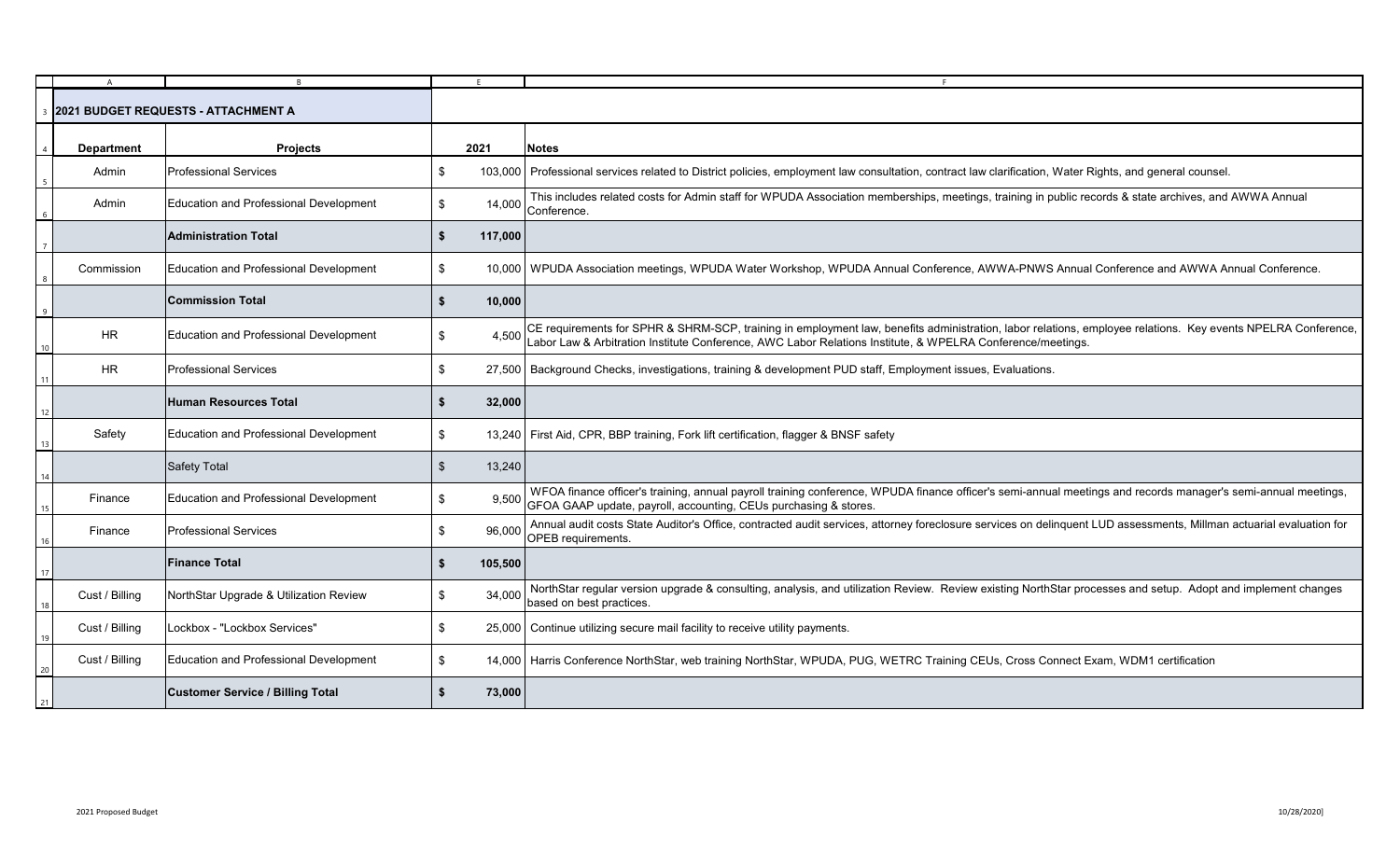|    | $\overline{A}$    | <b>B</b>                               | E              | F.                                                                                                                                                                                                            |
|----|-------------------|----------------------------------------|----------------|---------------------------------------------------------------------------------------------------------------------------------------------------------------------------------------------------------------|
|    | <b>Department</b> | <b>Projects</b>                        | 2021           | <b>Notes</b>                                                                                                                                                                                                  |
| 22 | IT.               | DOH Security Mandates - & Remote Sites | \$             | 150,000 Security enhancements at remote sites. Nookachamps, Rockport, Cerdargrove, Marblemount, Skagit View Village. Bradshaw and Rudene boosters.                                                            |
| 23 | IT                | SIEM & Log Management System           | \$             | 45,000   Implementation of Log Management to capture information for system security information and event management.                                                                                        |
| 24 | IT.               | Out of Region Disaster Recovery        | \$<br>78,000   | Locating our disaster recovery site infrastructure out of the Pacific Northwest.                                                                                                                              |
| 25 | IT.               | Storage Hardware Upgrades (Program)    | \$<br>350,000  | Upgrade the Network Attached Storage (NAS) and network switches on the main campus, 9th & Highland, and the Water Treatment Plant.                                                                            |
| 26 | IT                | Service & Work Order Interface         | \$             | 40,000 Integration between NorthStar and CityWorks. Eliminates paper Service Orders and provide greater efficiency between customer service & meter crew.                                                     |
| 27 | IT                | Radio communications survey            | 40,000<br>\$   | Consultant to perform a Radio site to site survey. Look for efficiencies for transfering data (truck to truck) and remote sites by radio. Leverage our existing frequency<br>license.                         |
| 28 | $\mathsf{I}$      | Phone Cloud Telephone Services         | \$<br>35,000   | Emergency cut over redundancy so that we have a backup phone system.                                                                                                                                          |
| 29 | IT.               | <b>Tempered Networks Deployment</b>    | \$             | 6,000   Hardware deployment for increasing system security around ICS (Industrial Control Systems)                                                                                                            |
| 30 | IT.               | Education and Professional Development | \$             | 38,000 Security Strategic Planning, Northstar & Cayenta, Interconnecting Network devices, SANS Security Training, Software user Conferences                                                                   |
| 31 | IT.               | <b>Professional Services</b>           | \$             | 100,000 Security & optimization analysis of IT infrastructure to improve performance, reliability, and operations. On call network support.                                                                   |
| 32 |                   | <b>IT Total</b>                        | 882,000<br>\$. |                                                                                                                                                                                                               |
| 33 | Outreach          | <b>Community Outreach</b>              | \$<br>21,500   | Includes: School Field trips to Judy Reservoir, Curriculum Materials, teaching materials, DVD, Giveaways, Sponsorships, and Subscriptions / Memberships /<br>Meetings, Chamber meetings, and training tools). |
| 34 |                   | <b>Community Outreach Total</b>        | \$<br>21,500   |                                                                                                                                                                                                               |
| 35 | Meters            | <b>Badger Meters Transmitters</b>      |                | 100,000 Useful life of transmitters (batteries) - needs to be replaced                                                                                                                                        |
| 36 | <b>OPS</b>        | Inspection of High Useage Pumps        | \$             | 10,000 Continued repair & maintenance of high use pumps by third party                                                                                                                                        |
| 37 | <b>OPS</b>        | PRV Parts for Annual Repair Program    | \$             | 50,000 Continued repair & maintenance of our control valve assets                                                                                                                                             |
| 38 | OPS               | Mag Meter Heads                        | \$             | 5,000 Replacement of legacy meter heads at two locations to allow SCADA communications                                                                                                                        |
| 39 | <b>OPS</b>        | Alger Well Generator                   | \$             | 10,000 It will provide emergency power to the Alger system in a sustained power outage.                                                                                                                       |
| 40 | <b>OPS</b>        | Vehicle Replacement Program            | \$             | 100,000 Continue evaluating & replacing fleet on annual basis. Optimizing fleet purchase & sale to minimize ownership costs. Convert Electrician, Kerry totaled van                                           |
| 41 | <b>OPS</b>        | CAT 309 Hydraulic Excavator            | \$             | 148,000 Replace existing John Deere 85 that is beyond its useful life                                                                                                                                         |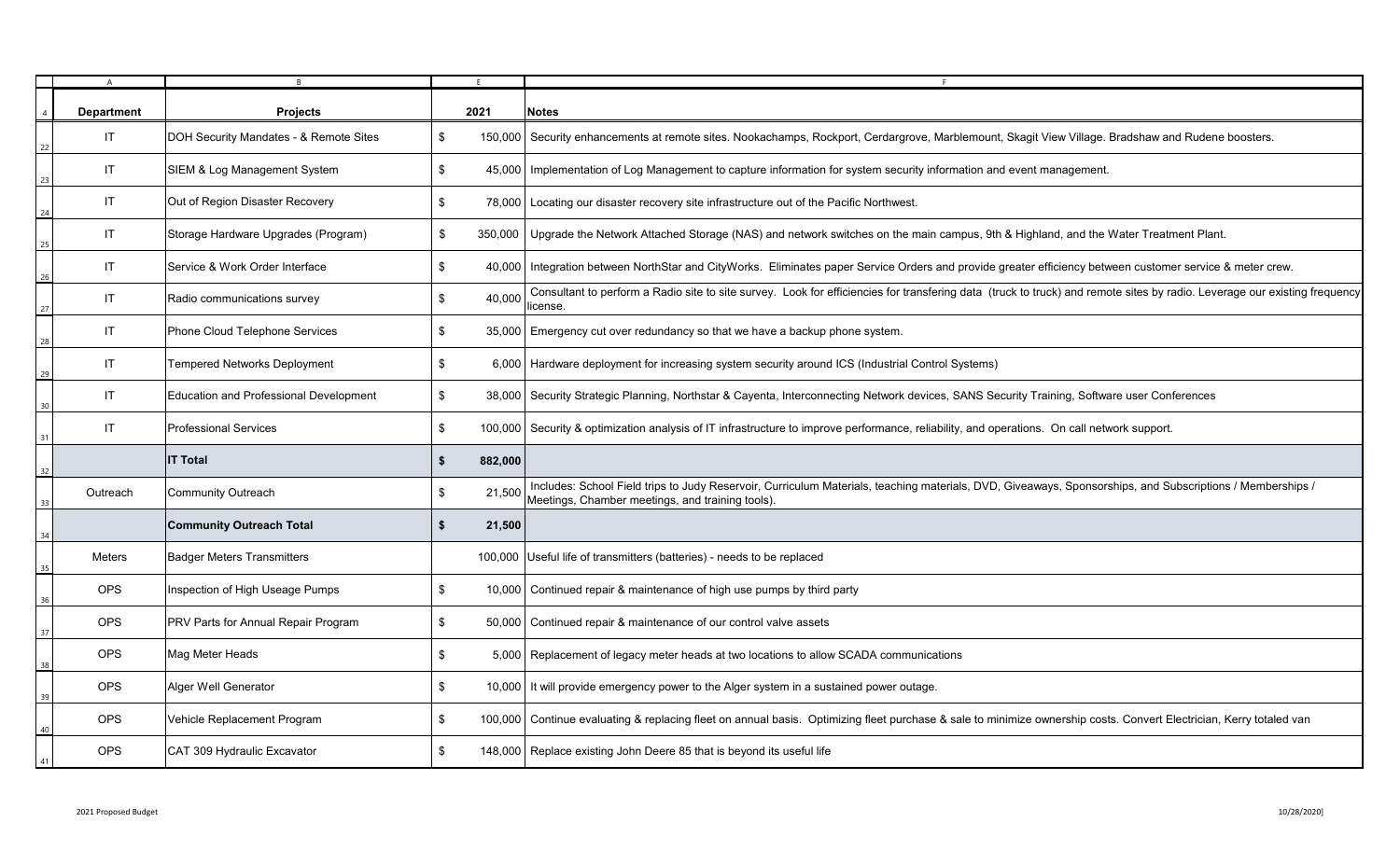|    | <b>Department</b> | <b>Projects</b>                        | 2021   | <b>Notes</b>                                                                                                                                                                                                              |
|----|-------------------|----------------------------------------|--------|---------------------------------------------------------------------------------------------------------------------------------------------------------------------------------------------------------------------------|
| 42 | <b>OPS</b>        | <b>Two Ton Service Truck</b>           |        | 135,000   Replace oldest service truck (1990) to prevent downtime due to repairs                                                                                                                                          |
| 43 | <b>OPS</b>        | Cellular SCADA                         |        | 40,000 Add cellular data comms to SCADA site will reduce monthly broadband costs long term                                                                                                                                |
| 44 | <b>OPS</b>        | Annual reservoir cleaning/Inspections  |        | 40,000   Annual reservoir cleaning and inspection to maintain water quality and asset management of facilities, WTP inspections rolled into this fund in 2021                                                             |
| 45 | <b>OPS</b>        | Repair & Maintenance Main Campus       |        | 40,000   Miscellaneous repairs on plant and facility of main campus due to age of facility                                                                                                                                |
|    | <b>OPS</b>        | Education and Professional Development | 13,000 | Annual CEU's and job specific training for Operators, Water Quality personnel and WTP. AWWA, WPUDA, RO, and other pertaining WQ conferences. SCADA<br>Software training. Wonderware training, Pumps & motor HVAC training |
| 47 | <b>OPS</b>        | <b>Professional Services</b>           | 75,000 | Risk & Resiliency Assessment & Emergency Response Plan Professional Services. EPA mandate to complete a risk and resiliency study by Dec 31, 2020. Update<br>emergency response plan in 2021.                             |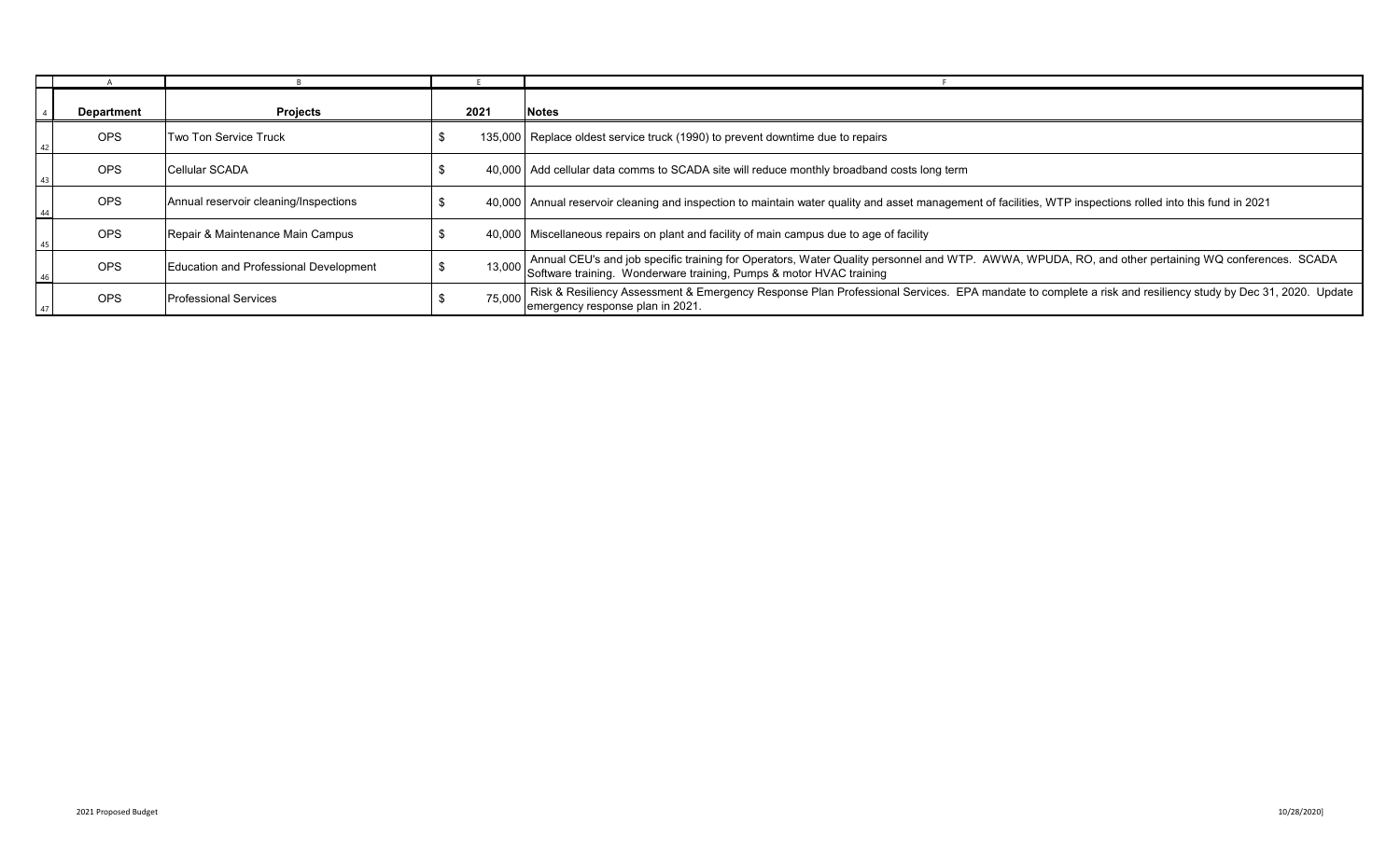|                                                                       | $\mathsf{A}$      |                                                         |                    |                                                                                                                                                                          |
|-----------------------------------------------------------------------|-------------------|---------------------------------------------------------|--------------------|--------------------------------------------------------------------------------------------------------------------------------------------------------------------------|
|                                                                       | <b>Department</b> | <b>Projects</b>                                         | 2021               | <b>Notes</b>                                                                                                                                                             |
| 48                                                                    |                   | <b>OPS / Equipment / Facilities Total</b>               | 591,000            |                                                                                                                                                                          |
| 49                                                                    | <b>WTP</b>        | Upgrade SRD PLC                                         |                    | 40,000   PLC system at SRD is at end of useful life                                                                                                                      |
| 50                                                                    | <b>WTP</b>        | Software for WTP Alarms                                 |                    | 12,000   WIN 911 Operating system. Notification of alarms outside of control room                                                                                        |
| 51                                                                    | <b>WTP</b>        | Chlorine & Carbon Dioxide Alarm Integration             |                    | 67,810   Improves safety & reliablility capabilities of CO2 alarms for safety thru plant                                                                                 |
| 52                                                                    | <b>WTP</b>        | Education and Professional Development                  | 13,500             | Annual CEU's and job specific training for Operators, Water Quality personnel and WTP. AWWA, WPUDA, RO, and other pertaining WQ conferences. SCADA<br>Software training. |
| 53                                                                    |                   | <b>Water Treatment Plant Total</b>                      | 133,310            |                                                                                                                                                                          |
| $\frac{54}{1}$                                                        | Eng               | Cross Connect Incentive Program                         |                    | 50,000   Ongoing program to incentive backflow devices                                                                                                                   |
| 55                                                                    | Eng               | Education and Professional Development                  |                    | 12,000   WPUDA Water Workshop, and PNWS-AWWA. Water rights, watershed, cross connections, new software, ESRI, City works, and CEUs.                                      |
| 56                                                                    | Eng               | <b>Professional Services</b>                            |                    | 26,000   Watershed stream monitoring, dam surveying, legal descriptions, surveying, for easements                                                                        |
|                                                                       |                   | <b>Engineering Total</b>                                | 62,000             |                                                                                                                                                                          |
|                                                                       |                   |                                                         |                    |                                                                                                                                                                          |
|                                                                       |                   | <b>Capital Total</b>                                    | 1,236,000          |                                                                                                                                                                          |
|                                                                       |                   | Education & Professional Development Total<br>O&M Total | 141,740            |                                                                                                                                                                          |
|                                                                       |                   | <b>Professional Services Total</b>                      | 511,310<br>352,500 |                                                                                                                                                                          |
| $\begin{array}{r} 57 \\ 59 \\ 60 \\ 61 \\ 62 \\ 63 \\ 64 \end{array}$ |                   | <b>Grand Total</b>                                      | 2,241,550          |                                                                                                                                                                          |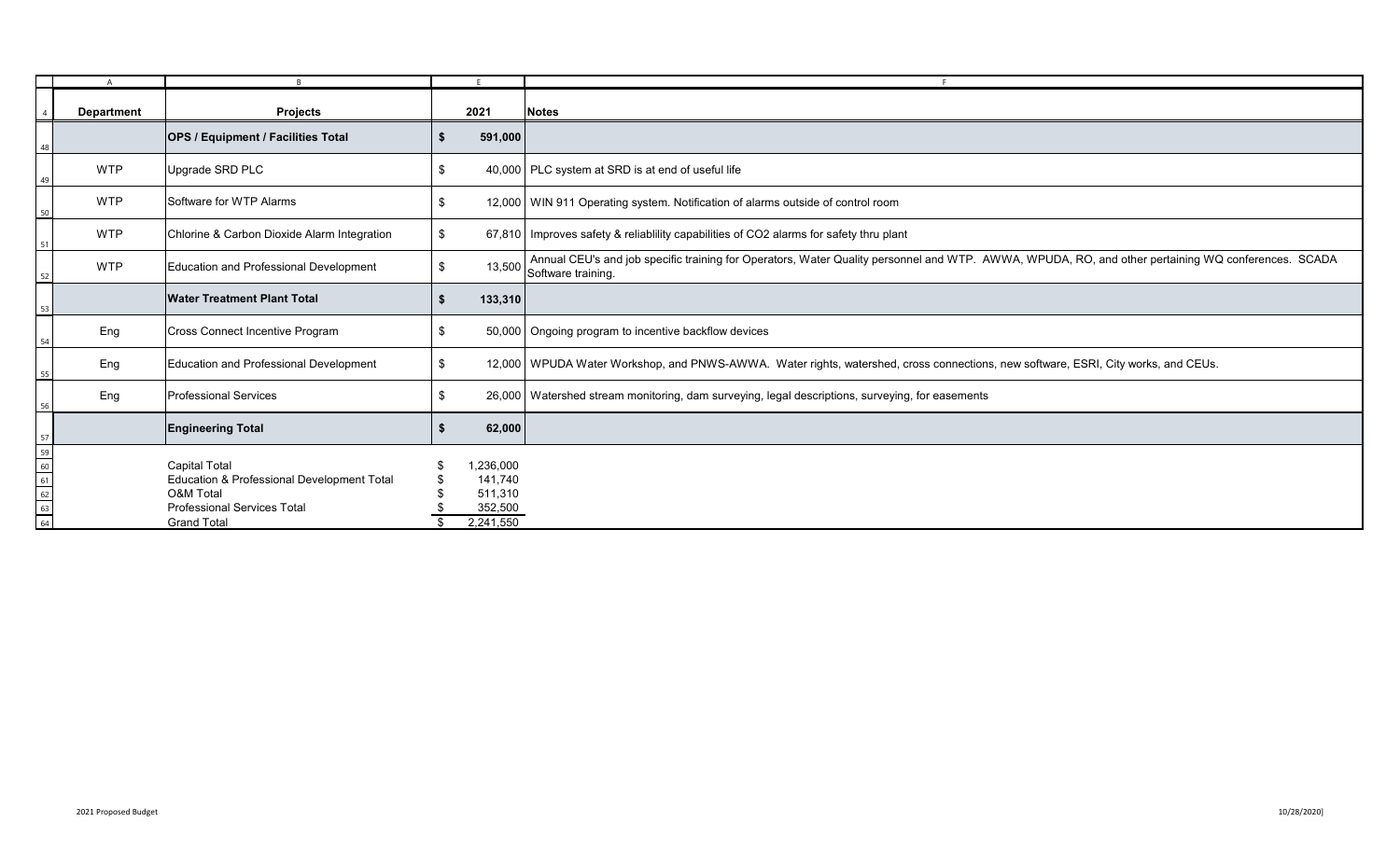

## **NOVEMBER 3, 2020**

## **ADMINISTRATION DEPARTMENT**

### **Professional Services Requests**

1. (5) Professional Services – includes costs for professional services related to District general counsel, policy review, lobbying services, representation on the Water Supply Task Force, bargaining and contract law clarification.

### **Education and Professional Development Requests**

- 1. (6) Admin Training includes costs for General Manager related to WPUDA Association meetings, local and national AWWA Conference, labor relations training, Utility Management training, and other WPUDA related events. Also includes cost related to records management training and WPUDA meetings for Executive Assistant.
- 2. (8) Commission Training includes an allowance for each Commissioner for costs related to WPUDA Association meetings, WPUDA Water Workshop, WPUDA Annual Conference, and AWWA conferences.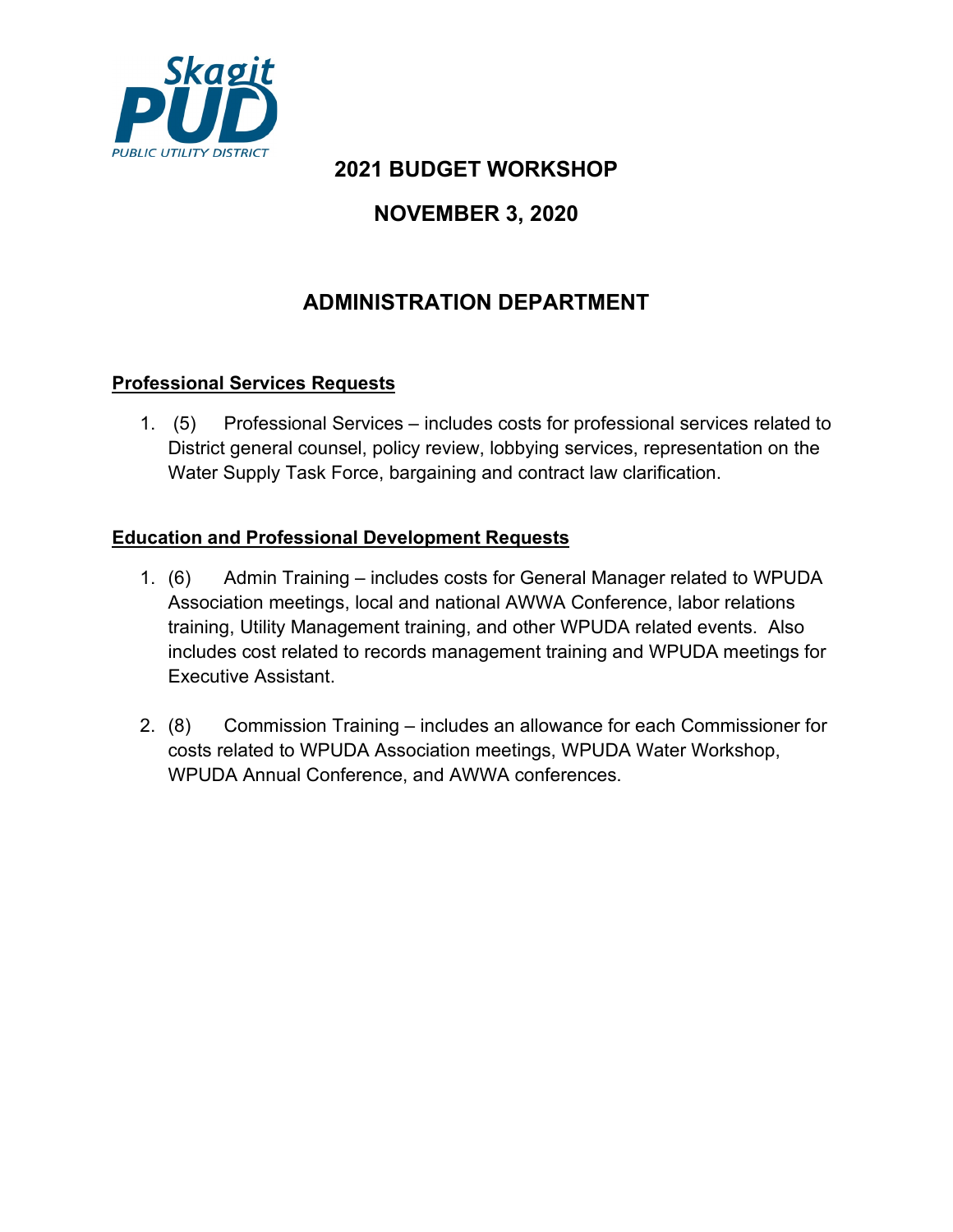

## **NOVEMBER 3, 2020**

## **HUMAN RESOURCES DEPARTMENT**

### **Education and Professional Development Request**

1. (10) HR Training – Training budget is 65% of last year and includes only necessary continuing education requirements for SPHR and SHRM-SCP certifications. This includes training in employment law, benefits administration, labor relations, employee relations, and other areas of the HR function.

Key areas in 2021 include: NPELRA (National Public Employer Labor Relations Association) conference, in addition to the CLRP professional certification (assuming it takes place in April), and Enduris will pay half of the conference fee once completed; a Labor Law & Arbitration Institute in the Spring or Fall; the AWC Labor Relations Institute Conference in Yakima (again, assuming it takes place), and Enduris scholarship pays for the registration fee; the WPELRA Fall Conference; and some monthly local SHRM chapter breakfast meetings that include an education topic.

#### **Professional Services Requests**

(11) Professional Services – This request includes on an as-needed basis, workplace investigations and consulting, supervisor training and employee development / training initiatives (which for 2021 will include Discrimination and Harassment training), background checks, legal consultation for issues specific to employment, and some general consulting in the areas of labor issues or other as needed. It is impossible to know what will be needed in advance, so this is basically a contingency to cover potential issues that could arise. Since we are also headed into bargaining again in 2021 for the 2022-2024 CBA, it could also potentially include some compensation study assistance if that is deemed necessary.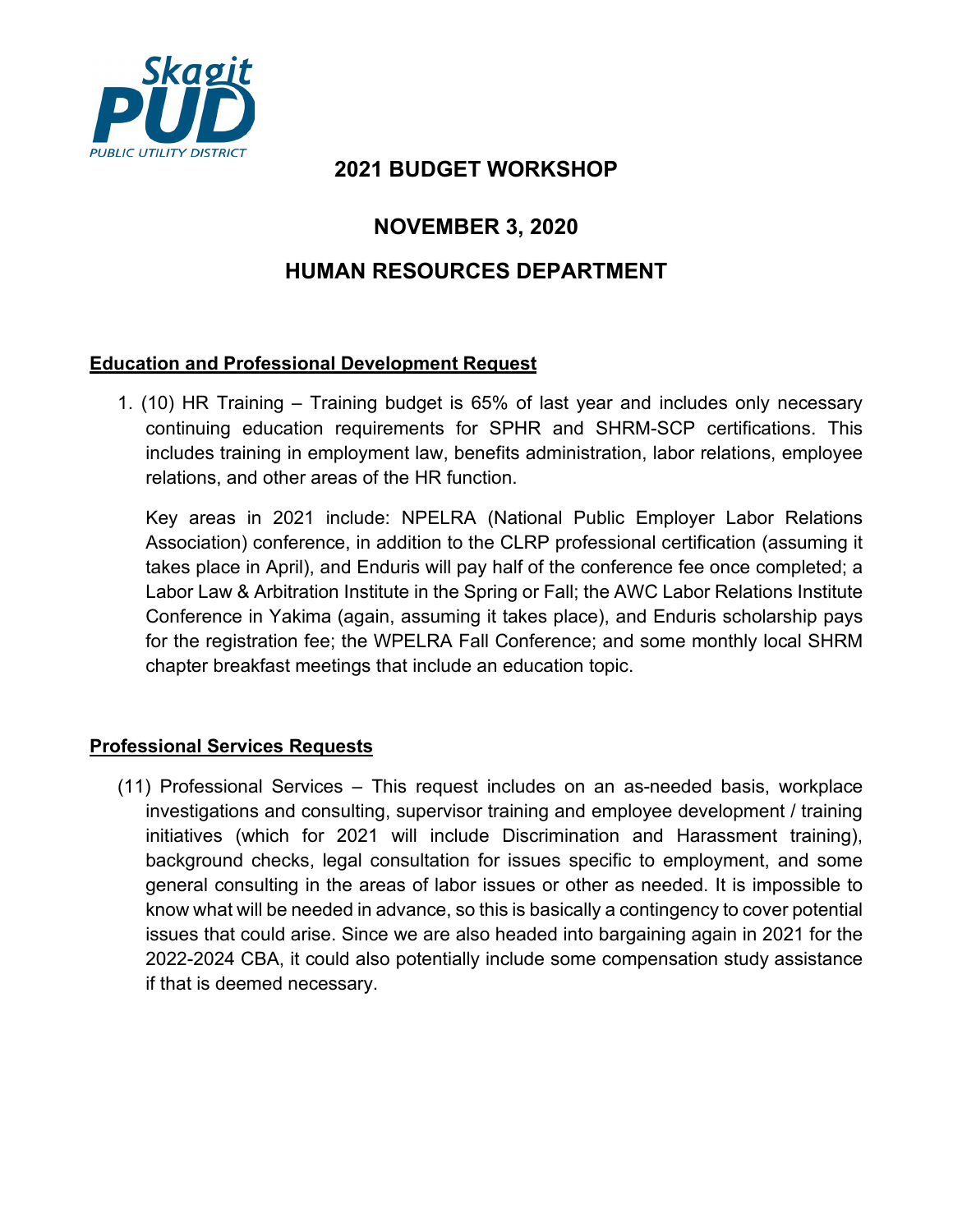

### **NOVEMBER 3, 2020**

# **SAFETY DEPARTMENT**

### **Education and Professional Development Requests**

1. (13) Safety Training - The District has many regulatory safety training requirements. Examples include first aid and fire extinguisher training. 2021 is an off-cycle year for most safety-related competencies. COVID-19 restrictions on in-person meetings has hampered many efforts to conduct some training in 2020, including flagger recertification. Those trainings need to be revisited in 2021. The Safety & Risk Coordinator is a certified safety professional (CSP) and cross connection control specialist (CCCS). CEU's and extra training needs to be obtained to maintain this level of competence.

#### Professional Services

The District had experienced rising Workers Comp (WC) premiums with no relief. The District enrolled in a retrospective WC program. The administrative costs add to premium costs. But we expect premium refund checks from this program in July 2021 to begin offsetting and overtaking the additional premium costs. These refunds will be based on the District's ability to perform better than L&I's estimated claims costs. This could result in thousands in refunds per year.

#### **Projects in 2020 Safety Budget**

Janicki Creek Fish Screen Access Improvement (\$35,188) - This project will eliminate several fall hazards for our WTP operators who must frequently negotiate a wall to get to the screen to keep it clean. The project was initially started with a \$24,000 amendment in 2020 but the estimate was revised to include equipment, labor, and permitting costs for a total of about \$59,000 spread between 2020 and 2021.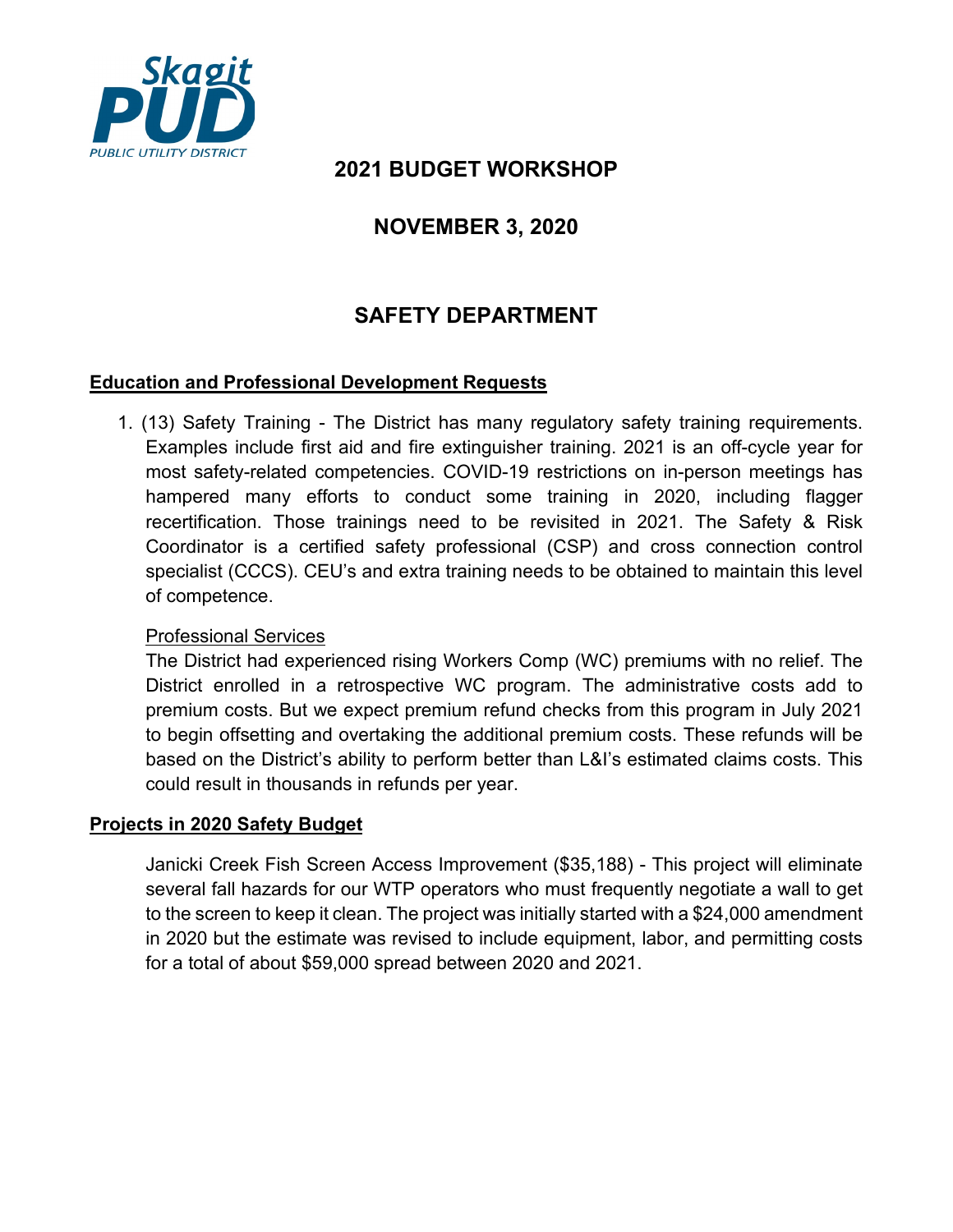

## **November 3, 2020**

## **IT DEPARTMENT**

### **Capital Budget Requests**

- 1. (22) DOH Security Mandates & Remote Site Program Mandated physical security updates for remote sites. Rockport and Marblemount are projected to receive upgrades for 2021.
- 2. (23) SIEM and Log Management Implementation of Log Management to capture information for system security information and event management.
- 3. (24) Out of Region Disaster Recovery Locating our disaster recovery site infrastructure out of the Pacific Northwest.
- 4. (25) Storage Hardware Upgrades Upgrade the Network Attached Storage (NAS) and network switches on the main campus,  $9<sup>th</sup>$  & Highland, and the Water Treatment Plant.
- 5. (26) Service and Work Order Interface Integration between NorthStar and CityWorks. Eliminates paper Service Orders and provides greater efficiency between the Customer Service department and Meter crews.
- 6. (27) Radio Program (Voice Band and Equipment / SCADA and Security Broadband and Equipment) – Consultant to perform a Radio Survey to determine if there are efficiencies for transferring data (truck to truck) and remote sites by radio.
- 7. (28) Phone Cloud Telephone Services Redundant phone services in case of an outage.
- 8. (29) Tempered Networks Deployment Additional hardware to improve security around our virtualized Industrial Control Systems.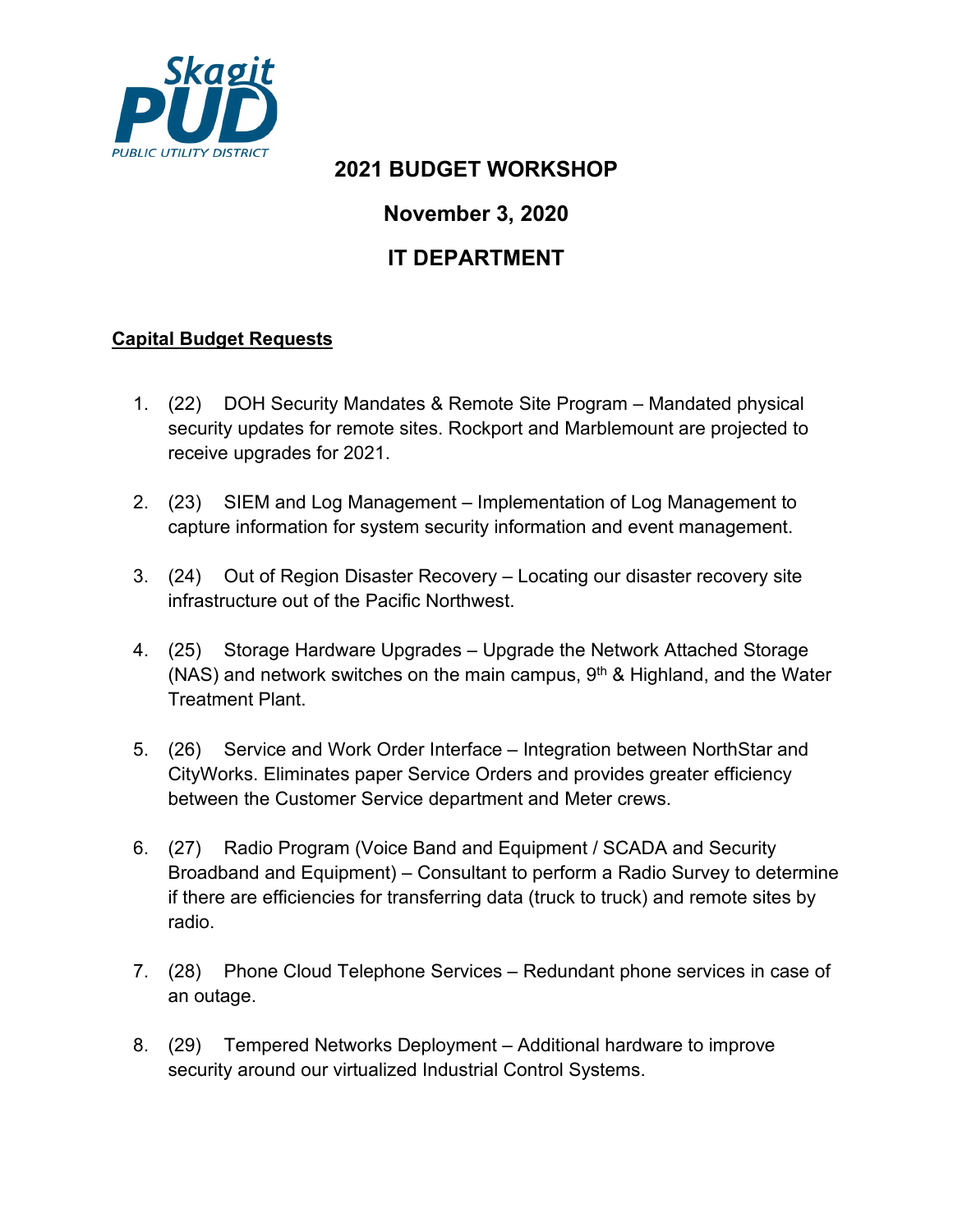

#### **Education and Professional Development Requests**

1. (30) IT training – NorthStar/Cayenta conference for Vivian. Office365 Admin training for Luis. Security Training for Management for Ben. IT Customer Support training for the entire team.

### **Professional Services Requests**

1. (31) Professional Services – Security & optimization analysis of IT infrastructure to improve performance, reliability & operations. On-call network support to mitigate emergencies.